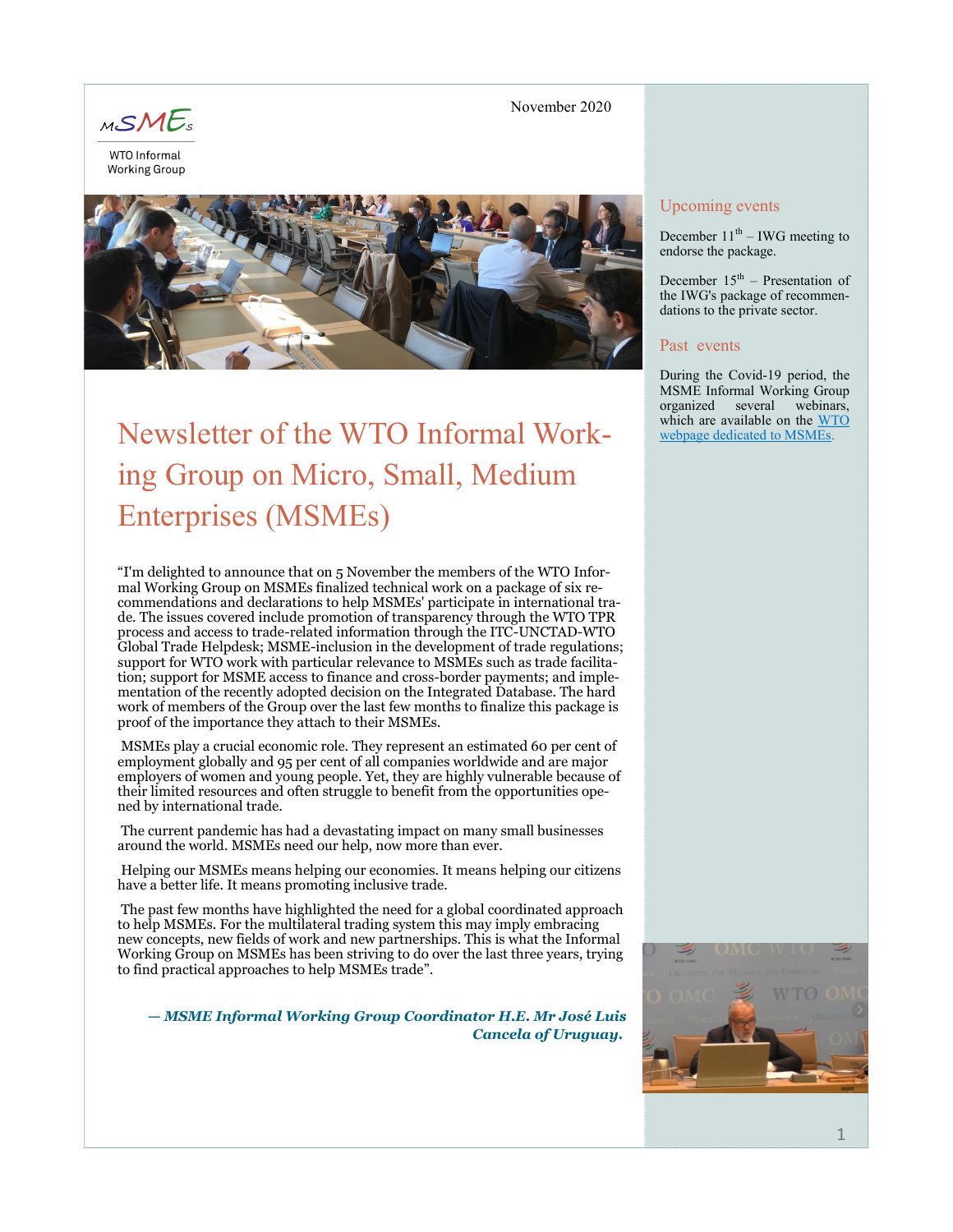#### **1. PACKAGE OF RECOMMENDATIONS AND DECLARATIONS**

On 5 November, members of the MSME Informal Working Group finished technical work on six recommendations and declarations. These recommendations and declarations aim to enhance MSME access to market and regulatory information, skills development opportunities and access to finance, as well as promote the inclusion of MSME-related dimensions in domestic rulemaking. At the heart of these recommendations and declarations lies the sharing of good practices that the Group seeks to actively promote. The texts are presented in the order in which they were received by the Group.

The package will be officially endorsed at the next meeting of the Group on 11 December. All interested WTO Members are invited to support the package.

#### **Recommendation on the Collection of MSME-Related Information in WTO Trade Policy Reviews (***[INF/MSME/3/Annex 1](https://docs.wto.org/dol2fe/Pages/FE_Search/FE_S_S009-DP.aspx?language=E&CatalogueIdList=268210&CurrentCatalogueIdIndex=0&FullTextHash=371857150&HasEnglishRecord=True&HasFrenchRecord=False&HasSpanishRecord=False)***)**

One of the key functions of the WTO is to monitor national trade policies. Transparency of Members' trade policies facilitates the smooth functioning of the multilateral trading system. All WTO members are reviewed under the Trade Policy Review Mechanism; the frequency of each country's review varies according to its share of world trade.

Transparency on policies related to MSMEs can be an important tool to help identify good practices to address the challenges faced by MSMEs when participating in international trade. The recommendation includes a list of MSMErelated information that WTO Members can provide on a voluntary basis during their trade policy review, to the extent it is readily available. This list of MSME-related information is featured below. Last, but not least, the Group recommends that the WTO Secretariat establish and maintain a database of the information collected or provided by Members in order to (i) provide Members with an overview of MSME-related information; (ii) support an exchange of information between Members; and (iii) inform analysis and discussions of MSME-related agenda items in WTO committees.

#### **List of MSME-related information that Members are invited to voluntarily include in their trade policy reviews**

#### **Background information**

- 1. How MSMEs are defined for the purposes of statistical and policy analysis.
- 2. Available statistics on the role of MSMEs in the economy and their participation in international trade; any identifiable trends. This information, disaggregated to the extent it is readily available, could include: (i) total number of MSMEs; (ii) percentage of businesses that are MSMEs; (iii) employment profile of MSMEs, e.g. percentage of total employment generated by MSMEs; (iv) contribution of MSMEs to gross domestic product; (v) export and imports by MSMEs, e.g. percentage of all exports and imports for
- 3. Available statistics (overall or by sector) on MSME ownership by diverse groups (e.g., women, youth, etc.)

#### **Marketplace Framework**

1. Specific references, if any, to MSMEs in the domestic marketplace framework (i.e., legislative and regulatory regime).

2. Consultation mechanisms, if any, for MSMEs to provide input to and comment on new or revised legislation and regulations.

3. Processes implemented, if any, to review new legislation or regulations in relation to their effects on MSMEs.

*"Transparency is one of the three pillars of the WTO. Trade Policy Reviews represent an opportune moment for each WTO Member to voluntarily share information on their MSMEs and thus expand awareness within the WTO. This also helps to inform analysis and discussion in the Informal Working Group on MSMEs and across all WTO Councils and Committees". — Christopher O'Toole, Diplomat, Permanent Mission of Canada to the WTO.*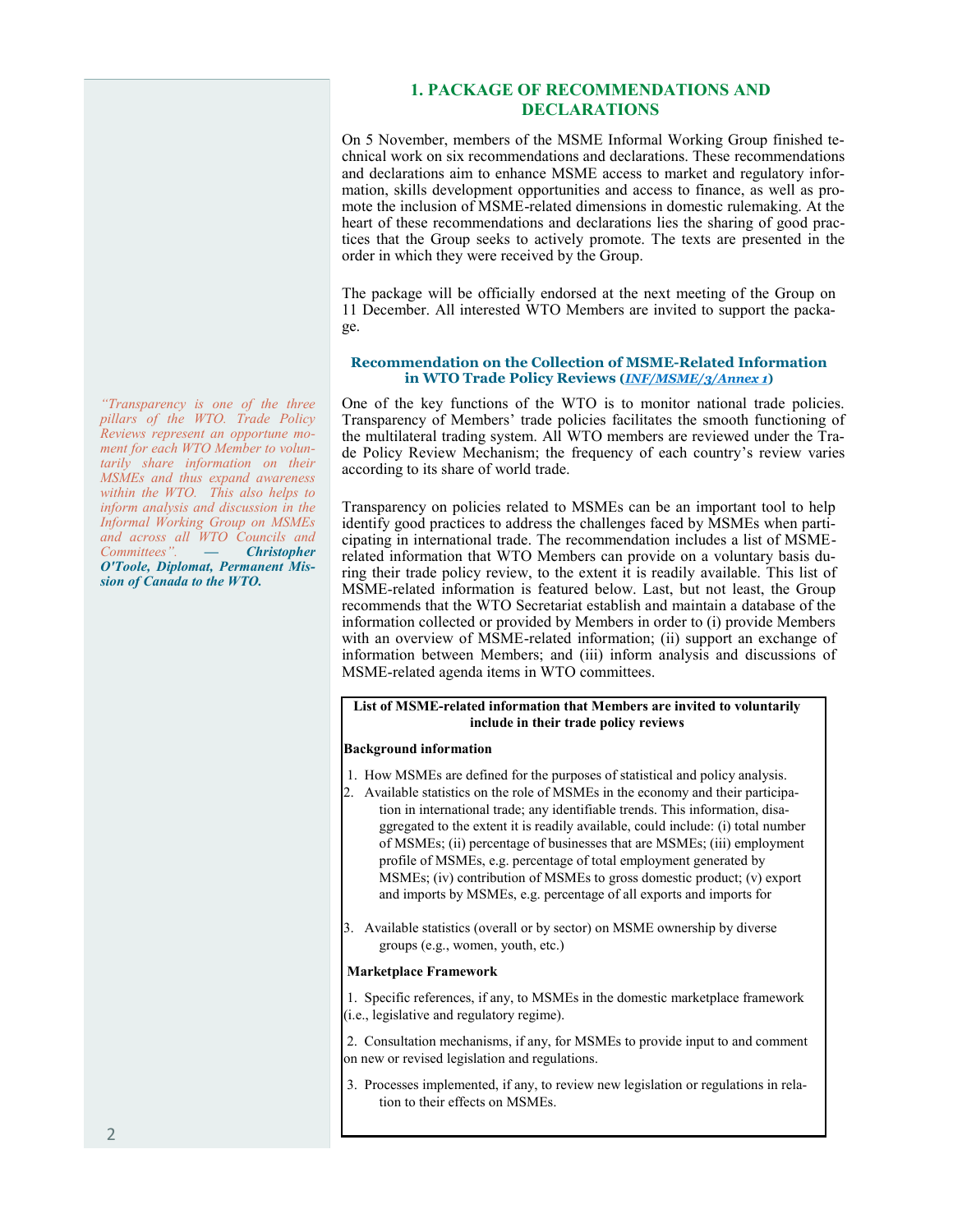4. Procedures and assistance, if any, to support MSMEs' compliance with new regulatory or legislative requirements.

#### **Government Programs and Policies**

1. General programs, if any, that provide financial support to scale-up or export and are accessible by MSMEs.

- 2. Provisions in Regional Trade Agreements, if any, to support MSMEs in crossborder trade, e.g. cooperation, investment.
- 3. Collaborative engagement with other countries that support MSMEs, e.g. international cooperation efforts on standardization to reduce regulatory burden across jurisdictions

#### **Declaration on Access to Information (***[INF/MSME/3/Annex 2](https://docs.wto.org/dol2fe/Pages/FE_Search/FE_S_S009-DP.aspx?language=E&CatalogueIdList=268210&CurrentCatalogueIdIndex=0&FullTextHash=371857150&HasEnglishRecord=True&HasFrenchRecord=False&HasSpanishRecord=False)***)**

Access to information is systemically mentioned as a key challenge by MSMEs interested in trade. The 2016 World Trade Report showed that one of the main obstacles encountered by MSMEs interested in trade is the limited information about the working of foreign markets. **[The Global Trade](https://www.globaltradehelpdesk.org/en)  [Helpdesk](https://www.globaltradehelpdesk.org/en)** permits users to conduct trade and market intelligence analysis by comparing demand for products across markets, exploring tariffs and other market access conditions, navigating domestic export procedures, and finding any relevant regulatory information about specific goods.

In this declaration, members of the Group call on WTO Members to contribute to the success and the prompt operationalization of the Global Trade Helpdesk and agree to voluntarily provide to the WTO Secretariat updated and complete information by using a questionnaire, which is reproduced below. In addition, the Group considers taking actions to improve the availability of trade-related information in relevant WTO committees with the aim of improving the operationalization of the GTH.



The Global Trade Helpdesk (GTH) is an online platform meant to simplify market research for companies, especially MSMEs, by integrating trade and business information into a single online portal. The GTH was launched jointly by the International Trade Centre, the UN Conference on Trade and Development (UNCTAD) and the WTO at the WTO's 11th Ministerial Conference in Buenos Aires in December 2017.

*"Access to timely and accurate trade-related information is key for MSMES to participate in international trade, to take advantage of newly emerging opportunities and to recover from the Covid-19 crisis. In this respect, the Global Trade Helpdesk (GTH) is a valuable tool to support MSMEs. The Declaration on Access to Information encourages Members to provide relevant information pursuant to a questionnaire with the aim of further improving the quality and coverage of the GTH". — Laura Gauer, Diplomat, Permanent Mission of Switzerland to the WTO.*

# **Global trade helpdesk baseline coordination questionnaire**

#### **I. BASIC INFORMATION**

- 1) Member
- 2) Contact point(s) (if possible , provide the following contact details: name, institutional affiliation, email, phone number.)

# **II. TRADE DATA**

3) Does your country already collect and publish trade data online? If yes, please provide the website.

4) Which agency or ministry collects/centralizes trade-related information for your country? Relevant contact point(s) for information on trade flows (If possible, provide the following contact details: name, email, phone number.)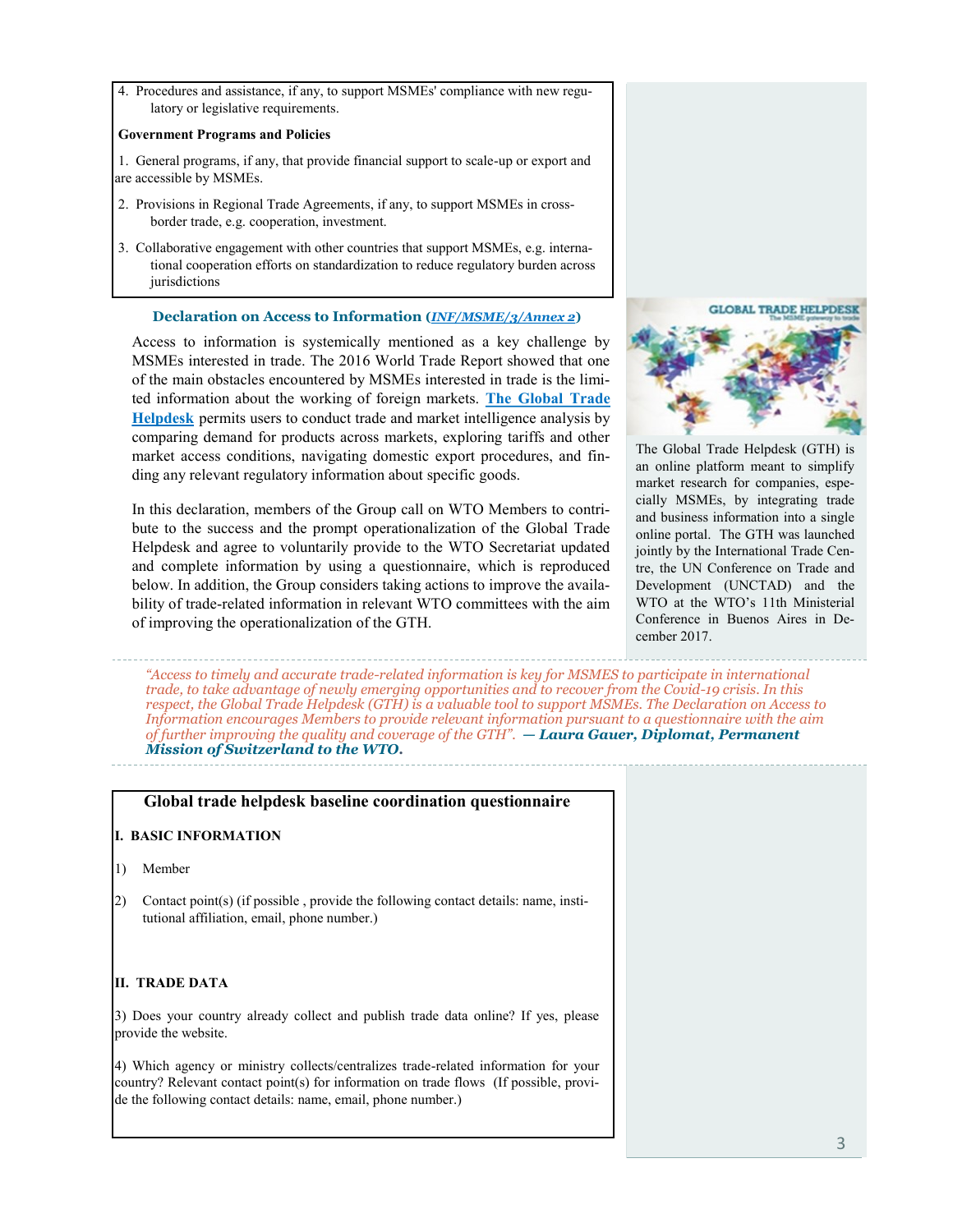#### **III. TARIFF AND TAX DATA**

5) Does your country already collect and publish tariff data online? If yes, please provide the website.

6) Which agency or ministry collects and centralizes information related to tariffs, quotas, and trade remedies for your country?

7) Does your country already collect and publish tax-related information online? If yes, please provide the website.

8) Which agency or ministry collects/centralizes tax-related information for your country?

9) Relevant contact point(s) for information on tariff, quota and trade remedy and tax (If possible, provide the following contact details: name, email, phone number.)

# **IV. NON-TARIFF MEASURES (NTMs) DATA**

10) Does your country already collect and publish NTM data online? If yes, please provide the website. Specify where your country publishes (a) its final TBT measures, and (b) its final SPS measures.

11) Which agency or ministry collects/centralizes information on NTMs in your country?

12) Relevant contact point(s) for information on NTMs (If possible, provide the following contact details: name, email, phone number.)

# **V. DOMESTIC TRADE PROCEDURES**

13) Does your country already collect and publish Domestic Trade Procedures data online? If yes, please provide the website

14) Which entity or ministry in your country collects/centralizes information on domestic trade procedures in your country?

15) Relevant contact point(s) for information on domestic trade procedures (If possible, provide the following contact details: name, email, phone number.)

# **VI. COMPANY DATA**

16) Does your country already collect and publish company data online? If yes, please provide the website

17) Which entity or ministry in your country collects/centralizes information on company data in your country?

18) Relevant contact point(s) for information on company data (If possible, provide the following contact details: name, email, phone number.)

# **VII. MARKET PRICE INFORMATION**

19) Does your country already collect and publish market price data online for agricultural and other products? If yes, please provide the website.

20) Which entity or ministry in your country collects/centralizes information on agricultural market price in your country?

21) Relevant contact point(s) for information on market price (If possible, provide the following contact details: name, email, phone number.)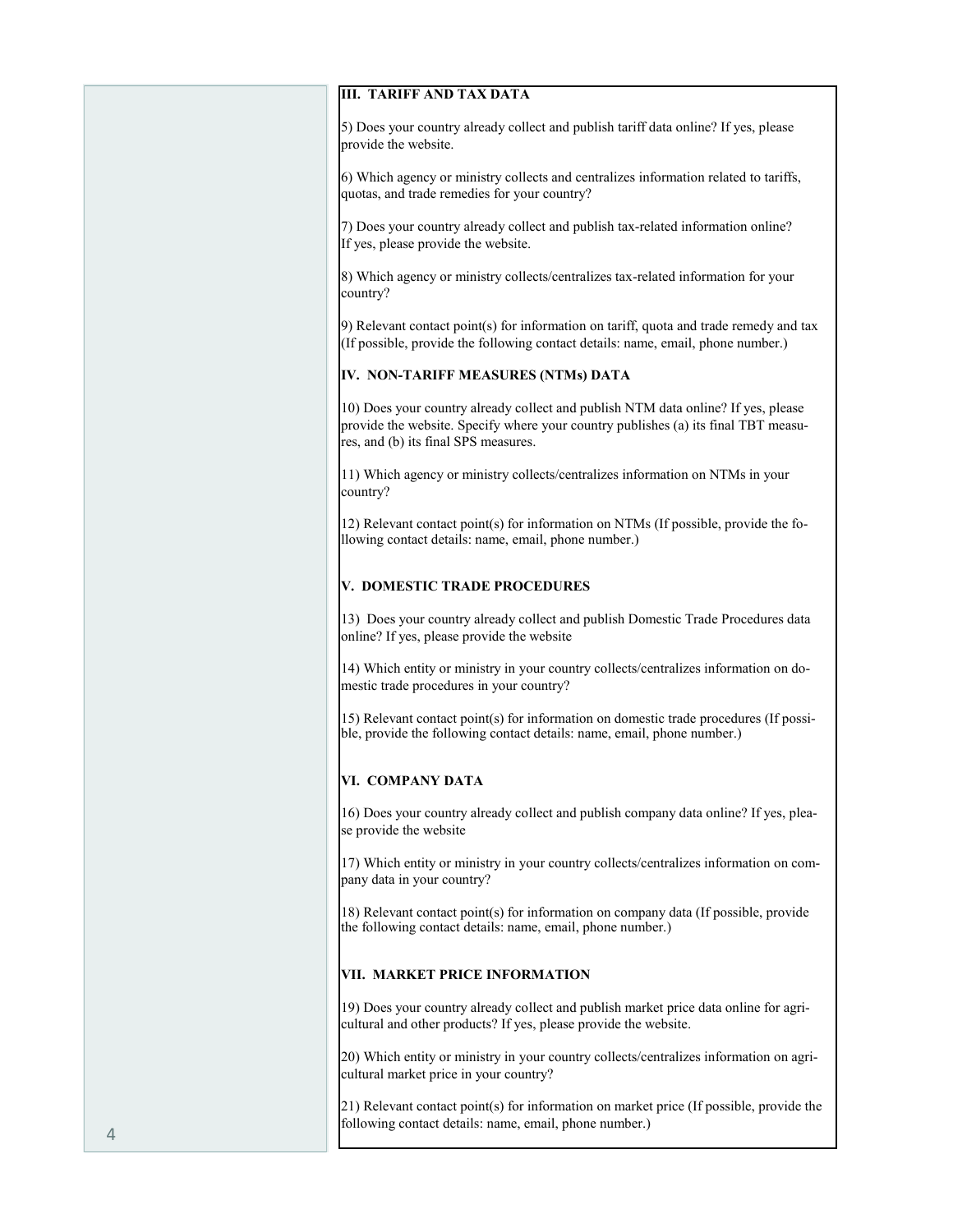#### **Recommendation on Trade Facilitation for MSMEs (***[INF/MSME/3/Annex 3](https://docs.wto.org/dol2fe/Pages/FE_Search/FE_S_S009-DP.aspx?language=E&CatalogueIdList=268210&CurrentCatalogueIdIndex=0&FullTextHash=371857150&HasEnglishRecord=True&HasFrenchRecord=False&HasSpanishRecord=False)***)**

Burdensome customs procedures are a key challenge faced by MSMEs. The 2016 World Trade Report showed that one of the main obstacles encountered by MSMEs interested in trade is the burden of customs and regulatory procedures. Acknowledging that the benefits of implementing the Trade Facilitation Agreement (TFA), which entered into force in 2017, accrue particularly to MSMEs, members of the Informal Working Group on MSMEs call for the full implementation of the TFA and the exchange of TFA implementation experiences involving MSMEs. In addition, the Group recommends that MSMEs are involved when conducting consultations in accordance with the TFA and invites WTO Members, the WTO Secretariat and donor organizations to work together in order to design and provide MSME-related capacity building and technical assistance. The recommendation also emphasizes the importance for MSMEs of the effective application of trade facilitation disciplines that contribute to reducing transit times and costs and calls upon the constructive cooperation between Members with a view to enhancing freedom of transit. Last, but not least, in view of speeding up customs procedures, Members agree to endeavour to identify opportunities to adopt digital solutions.

#### **Recommendation on Promoting MSME Inclusion in Regulatory Development in the Area of Trade (***[INF/MSME/3/Annex 4](https://docs.wto.org/dol2fe/Pages/FE_Search/FE_S_S009-DP.aspx?language=E&CatalogueIdList=268210&CurrentCatalogueIdIndex=0&FullTextHash=371857150&HasEnglishRecord=True&HasFrenchRecord=False&HasSpanishRecord=False)***)**

Changes of regulatory environment in the area of trade are often difficult to understand and comply with, especially for MSMEs. They can effectively deprive such enterprises of benefits emanating from participation in international trade. Regulatory burden can be minimized by assessing the impact of new rules on MSMEs and by providing adequate opportunity for MSMEs to comment on and adapt to new regulatory requirements. Considering the specific needs of MSMEs where domestic regulatory development is concerned can minimize challenges for MSMEs to comply with rules and foster further participation in international trade.

WTO Agreements include rules on consultations with stakeholders in the process of regulatory development, but do not explicitly refer to MSMEs. In this recommendation, the members of the Informal Working Group on MSMEs encourage WTO Members to promote the consideration of the specific needs of MSMEs in domestic regulatory development with respect to issues covered by the WTO Agreements. The recommendation includes a non-exhaustive list of elements of domestic regulatory procedures that may be beneficial for MSMEs. This non-exhaustive list is reproduced below. Last, but not least, the Group encourages the exchange of experiences meant to further involve MSMEs in domestic regulatory development with respect to issues covered by the WTO Agreements, including on possible training and capacity building programs to help MSMEs to understand these issues.

#### **Non-exhaustive list of elements of domestic regulatory procedures that may be beneficial for MSMEs**

 a) engagement of MSMEs, as appropriate, throughout the process of domestic regulatory development;

 b) publication of drafts of regulations before their adoption, or of consultation documents that provide sufficient details about a possible new regulatory measure, preferably at an early stage of their development;

 c) assessment of the impact of possible new regulatory measures on MSMEs and, as appropriate, consideration of potential steps to identify and mitigate potential economic impacts on MSMEs – including alternative compliance approaches where appropriate – while allowing the Member to fulfil its regulatory objectives;

 d) provision of a reasonable period of time for all the interested parties, including MSMEs, to comment on drafts or consultation documents related to possible new regulatory measures as referred to in subparagraph b);

 e) prompt publication of such adopted regulations so as to allow economic operators to adapt to the new regulatory requirements;

 f) retrospective review of adopted regulations to assess whether there are opportunities to more effectively achieve public policy objectives and reduce unnecessary regulatory burdens, including on MSMEs;

 g) making available the public documents referred to in subparagraphs a) through f) in electronic form and provision of free access to them

*"The TFA was a major step forward. Better supporting MSMEs through implementation of the TFA is of utmost importance to our Group. Our approach is not to advocate for changes to the TFA, but rather to explore good practices, engage with the private sector on the design of trade facilitation measures, and develop possible recommendations that could help promote MSMEfriendly implementation of the Agreement - so that TFA provisions are implemented by WTO members in a way that takes into account the needs of MSMEs". — Mauro Bruno, Diplomat, Permanent Mission of Uruguay to the WTO.*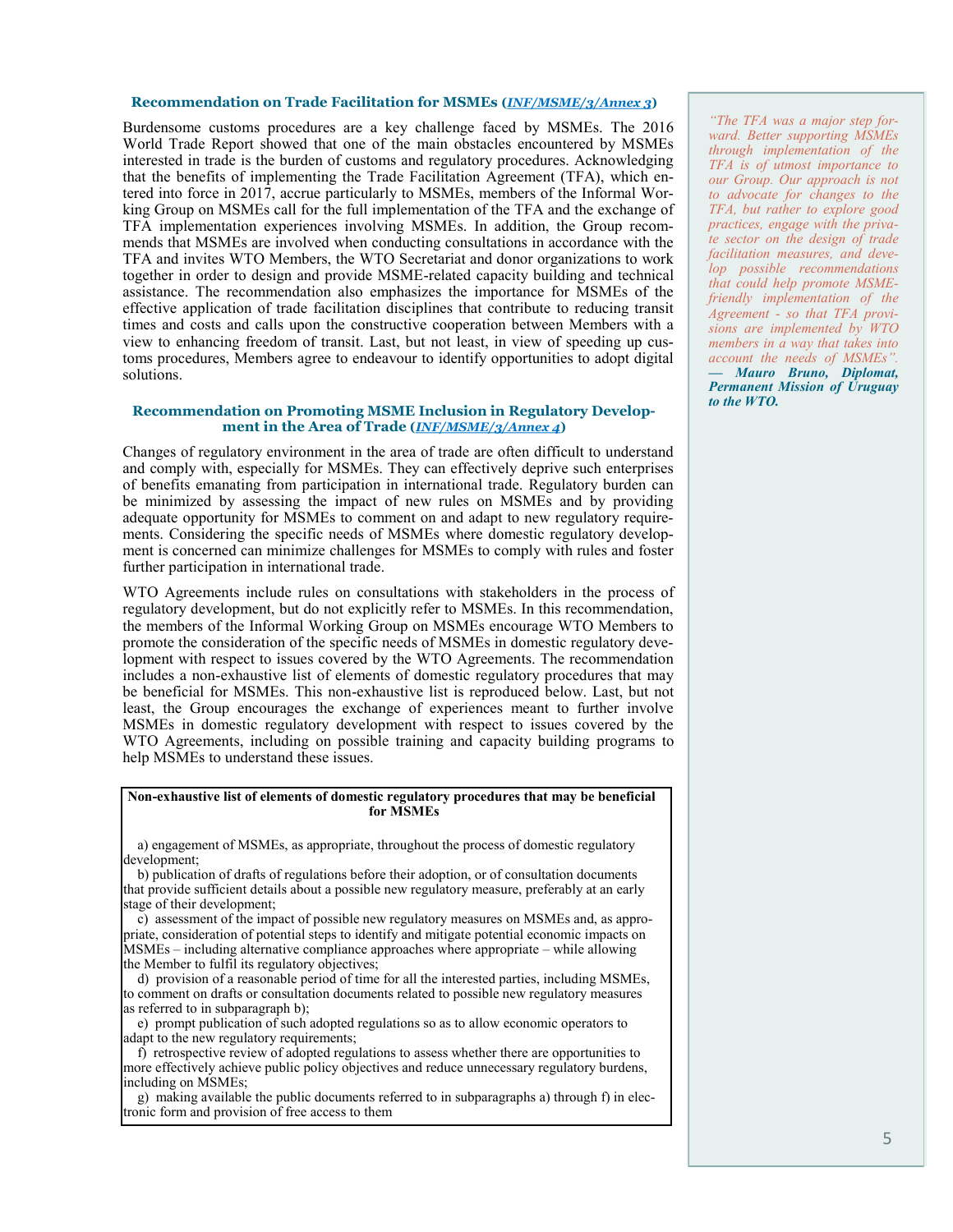*"The information provided by WTO Members to the Integrated Database supports research and analysis on MSMEs by international organizations, like the ITC, UNCTAD and FAO. This recommendation highlights the importance of keeping that data up to date and promotes new pathways for WTO Members to provide it." — Christopher O'Toole, Diplomat, Permanent Mission of Canada to the WTO.*

*"Access to financial solutions, such as trade finance or crossborder payment services, is a key obstacle to the participation of MSMEs in international trade, in particular those located in developing economies and leastdeveloped countries. Our proposal aims to encourage governments and the international community to consider appropriate and sustainable solutions within the framework of the WTO and regional and international financial institutions" — Marc, Loba Mobio, Diplomat, Permanent Mission of Côte d'Ivoire to the WTO.*

#### **Recommendation on MSMEs and the WTO Integrated Database (***[INF/MSME/3/Annex 5](https://docs.wto.org/dol2fe/Pages/FE_Search/FE_S_S009-DP.aspx?language=E&CatalogueIdList=268210&CurrentCatalogueIdIndex=0&FullTextHash=371857150&HasEnglishRecord=True&HasFrenchRecord=False&HasSpanishRecord=False)***)**

Access to reliable, timely and official information concerning tariffs and other taxes to be paid upon importation significantly reduces uncertainty currently faced by MSMEs interested in trade. The WTO Integrated Database (IDB) is the official source of tariff and other trade-related information, thus contributing to transparency of the trade policy regimes of Members.

In 2019, the WTO Committee on Market Access adopted *a Decision on the Modalities and Operation of the Integrated* Database (G/MA/367) to improve access to market access information by updating the operation of the Integrated Database. The Decision provides for the mandatory notification of a WTO Member's applied most-favoured nation and non-reciprocal tariffs. It also encourages WTO Members to provide additional market access information, such as preferential duties under Free Trade Agreements and customs unions, and all the other taxes, fees and charges to be paid upon importation.

In view of ensuring that information in the WTO Integrated Database is kept up to date and is as comprehensive as possible so that MSMEs can access reliable information, the Informal Working Group on MSMEs recommends that all WTO Members fully implement the 2019 Decision and voluntarily explore with the Secretariat the feasibility of automatic electronic transmission of their tariff or import data to the Integrated Database.

#### **Declaration on Addressing the Trade-Related Aspects of Facilitating MSMEs' access to finance and cross-border payments (***[INF/](https://docs.wto.org/dol2fe/Pages/FE_Search/FE_S_S009-DP.aspx?language=E&CatalogueIdList=268210&CurrentCatalogueIdIndex=0&FullTextHash=371857150&HasEnglishRecord=True&HasFrenchRecord=False&HasSpanishRecord=False) [MSME/3/Annex 6](https://docs.wto.org/dol2fe/Pages/FE_Search/FE_S_S009-DP.aspx?language=E&CatalogueIdList=268210&CurrentCatalogueIdIndex=0&FullTextHash=371857150&HasEnglishRecord=True&HasFrenchRecord=False&HasSpanishRecord=False)***)**

One of the major obstacles to MSMEs' participation in international trade are the difficulties they face in accessing finance, including trade finance, and challenges associated with cross-border payments – difficulties rendered more acute by the current crisis, particularly in developing and least-developed countries. Beyond the well-known trade finance gap that affects MSMEs, estimated by the Asian Development Bank at about US\$ 1.5 trillion per year, various issues, such as limitations related to cross-border payments, hinder MSMEs' participation in international trade.

The members of the Informal Working Group on MSMEs are well aware of the trade implications of these challenges for MSMEs interested in international trade. They call on WTO Members to actively engage in relevant fora to identify concrete measures that can facilitate addressing these challenges and to promote them through capacity-building and information sharing. For example, the Group has explored how the adoption of a global legal identification system for companies such as the global Legal Entity Identifier (LEI) can address these trade-related aspects of MSMEs' access to finance and crossborder payments. The Declaration welcomes international initiatives aimed at facilitating a global legal identification system for companies and invites WTO Members to cooperate in such initiatives. It also invites the WTO Secretariat to organize, with the support of relevant international organizations, information sessions on topics related to trade related aspects of MSMEs' access to finance and cross-border payments.

# **2. DEVELOPMENT OF A MSME WEB PLATFORM**

One of the well-known obstacles encountered by MSMEs interested in international trade is access to market and regulatory information as well as to traderelated skills. Although multiple market analysis tools and training opportunities exist, they are spread out across various repositories; presented in a way that is excessively technical; and often not translated. Also, policymakers engaged in MSME-related policy design and implementation face challenges in sorting through the wide range of analytical work that has been done by a range of actors and institutions.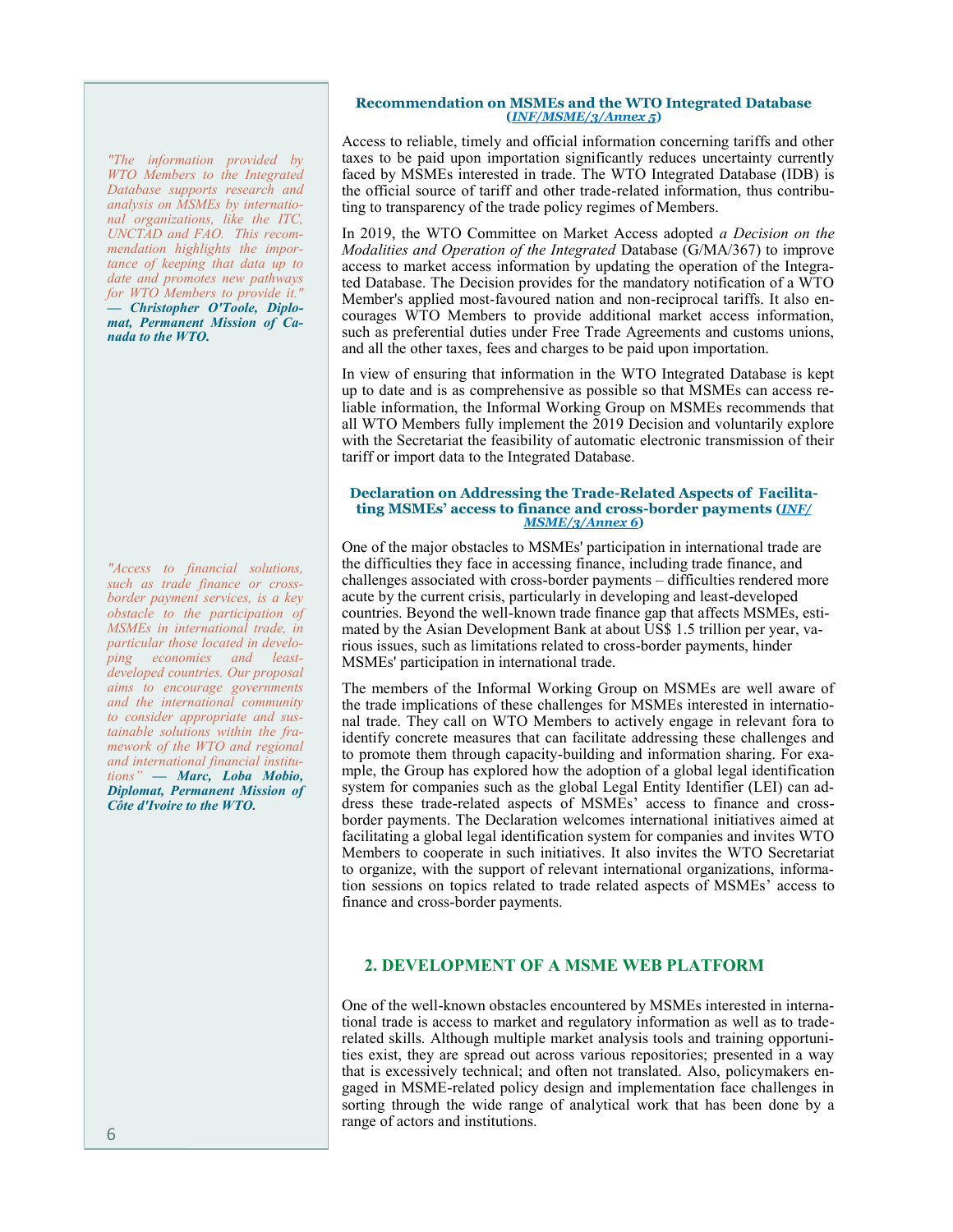In view of making these existing resources more readily available, some members of the Informal Working Group on MSMEs have been working on developing a MSME web platform- an online hub for MSMEs and policymakers to access relevant trade information in one central spot. This web platform neither creates new content nor duplicates existing ones, such as the **Global Trade Helpdesk**, but rather compiles existing materials to enhance their visibility with a view to making them more accessible for MSMEs.

Design and development of the web platform is funded by DFID under the TAF2+ programme. The official launch of the MSME web platform is scheduled in January 2021.

#### **3. NEXT STEPS FOR THE MSME INFORMAL WORKING GROUP**

In 2021, the Informal Working Group on MSMEs will monitor the implementation of the various recommendations and declarations. In addition, the Group will discuss new issues hindering the participation of MSMEs in international trade and solutions to address them. Interested Members are welcome to join the Group and help shape its future programme of work.

The private sector also plays a key role in identifying obstacles encountered by MSMEs in international trade and finding solutions to overcome them. The Group has established several channels through which private sector representatives can share their views and ideas:

- **Workshops** Any business representative interested in participating in, or organizing, a workshop should feel free to contact the Group  $(msmes@mtree.gub.uy, cc email-ersd@wto.org)$
- **MSME Ideas Exchange Platform** [available here](https://tradedialogues.org/themes/joint-initiative/)
- **Newsletter** subscribe by sending an email to email-ersd $@$ wto.org

# **4. THE COVID-19 PANDEMIC: ACTIONS BY THE INFORMAL WORKING GROUP ON MSMES**

Adding on to existing and well-known trade obstacles encountered by MSMEs, the pandemic is now also disproportionally impacting MSMEs' trade. MSMEs are prevalent in the economic sectors most impacted by quarantine measures and transport disruptions, such as accommodation and food services, cultural and creative sectors, or wholesale and retail services. MSMEs are losing trade opportunities due to trade restrictions on agricultural products introduced by some governments in response to the pandemic. Many MSMEs integrated in global value chains have been affected either by shortages of parts and intermediate goods or by reduced demand for intermediate goods they produce, or both. MSMEs typically have relatively low cash reserves and generally smaller inventories and supplier networks, meaning demand shocks and supply chain disruptions can impact them faster and harder than large firms.

In May 2020, the Members of the Informal Working Group on MSMEs endorsed a statement highlighting MSMEs' importance, which is reproduced below.

In addition to this statement, Members of the Informal Working Group on MSMEs voluntarily submit information on their respective government measures to support MSMEs in response to the pandemic. Access to regulatory information is critical for MSMEs to navigate through the current rapid changes in policies and to effectively use available support measures. The WTO Secretariat has been invited to map these measures to facilitate the exchange of good practices between policymakers, and, in turn, to promote the design and implementation of evidence-based policies addressing MSMEs' needs.

*"The necessity for informationsharing to resolve the issues of asymmetric information and digital divide, inter alia, experienced by each country is being increasingly highlighted in its significance in this COVID-19 pandemic situation. The IWG's package of recommendations and declarations which aims to tackle this agenda bears great meaning indeed; it is a task we need to undertake with the attention of every member." — Lee Dongwook, Minister Counsellor, Permanent Mission of the Republic of Korea to the United Nations and Other International Organizations in Geneva*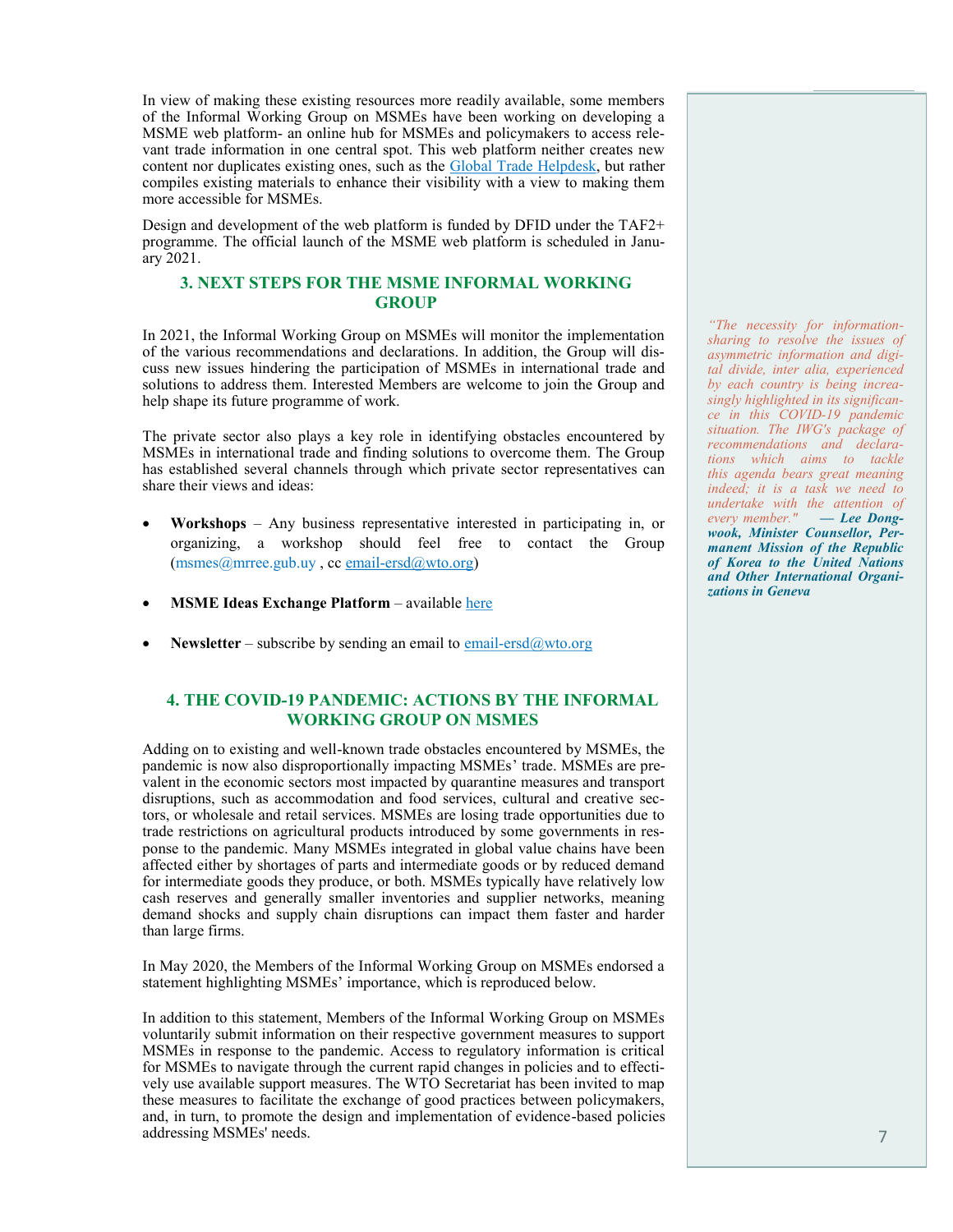#### *Statement on highlighting the importance of MSMEs in the time of COVID-19\**

*We note the significant negative impact that the COVID-19 pandemic has had on our citizens and our businesses, in particular on those that operate as Micro, Small and Medium-sized Enterprises (MSMEs) in economies at all levels of development. We recognize that addressing this global health crisis and economic shock requires a coordinated global response to stabilize our economies and to help MSMEs affected during this challenging period.*

*In this regard, we commend the actions taken by many WTO Members to address the immediate challenges faced by workers and businesses alike, in particular MSMEs, during these difficult times.*

*We will continue careful monitoring of all MSME-related developments. We will take further action where necessary to help MSMEs' involvement in international trade and promote supply chains remaining open and connected. In cooperation with other international organizations and stakeholders, we will look to explore solutions and share good practices to facilitate trade, accelerate efforts towards trade digitalization, including access to digital tools, as well as improving MSMEs' access to trade finance and to trade-related information through online platforms.* 

We reaffirm our support for the central role of the WTO in international trade. We will *continue to work together to deliver a free, fair, predictable, and stable trade environment and to keep our markets open with a view to supporting the global recovery. We invite the WTO Secretariat to continue working closely with other international organizations to facilitate MSMEs' participation in international trade.* 

*It is clear that timely and accurate information on COVID-related trade measures reduces uncertainty and allows MSMEs to make informed decisions. We therefore encourage Members to continue informing and updating the WTO, as soon as practicable, of any trade-related COVID-19 measures they implement in order to ensure transparency and predictability.* 

*We will continue our efforts to deepen and multilateralize MSME conversations at the WTO, for the benefit of our MSMEs and our economies. We will work together to help MSMEs overcome this crisis, and build resilience to future shocks.*

*In June and July, the IWG organized three webinars on cross-border payment services, paperless trade, and MSMEs and digital tools co-organized with the Global Innovation Forum, as well as two panel discussions on MSME Day to review the effects of the Covid-19 pandemic on MSMEs.*

#### **5. JUNE-JULY WEBINARS ON MSMES**

Cross-border payment services are a key tool for MSMEs to participate in international trade and global value chains. Studies have found that MSMEs with cross-border digital payments have a much higher first year survival rate compared with MSMEs that do not. Speakers highlighted that there is a need to re-visit and increase services commitments under the GATS as currently only a quarter of Members have fully liberalized cross border payments, as well as a need to homogenize regulation to reduce regulatory complexity and increase framework interoperability (a full summary of this webinar is available at [INF/MSME/R/14\).](https://docs.wto.org/dol2fe/Pages/FE_Search/FE_S_S009-DP.aspx?language=E&CatalogueIdList=264670,264671,264416,264256,264192,263206,261612,261623,261204,261144&CurrentCatalogueIdIndex=0&FullTextHash=&HasEnglishRecord=True&HasFrenchRecord=False&HasSpanishRecord)

Paperless trade, or the digitization of trade-related documents and data exchange, could significantly ease the cost and burden of trading for MSMEs. In view of promoting the adoption of paperless trade, speakers stressed the need to harmonize trade-related datasets and standards and to recognize the legal authority of digital trade documents through legislation that transposes the UNCITRAL's Model Law on Electronic Transferable Records (MLETR). It was also recommended that the TFA could adopt a more stringent approach to digitalization to speed up this transition. (a full summary of this webinar is available at [INF/MSME/R/15\)](https://docs.wto.org/dol2fe/Pages/FE_Search/FE_S_S009-DP.aspx?language=E&CatalogueIdList=264670,264671,264541,264532,264416,264359,264256,264205,264192,263924&CurrentCatalogueIdIndex=1&FullTextHash=&HasEnglishRecord=True&HasFrenchRecord=False&HasSpanishRecord).

*\**Delegations sponsoring the statement include: Afghanistan; Albania; Argentina; Australia; Brazil; Canada; Chile; China; Colombia; Costa Rica; Côte d'Ivoire; Ecuador; El Salvador; European Union; Guatemala; Guyana; Honduras; Hong Kong, China; Israel; Iceland; Japan; Kazakhstan; Kenya; Korea, Republic of; Lao, People's Democratic Republic; Liechtenstein; Malaysia; Maldives; Mexico; Moldova, Republic of; Mongolia; Montenegro; Myanmar; New Zealand; North Macedonia; Norway; Paraguay; Philippines; Qatar; Russian Federation; Saudi Arabia, Kingdom of; Singapore; Switzerland; Saint Vincent and the Grenadines; Thailand; Turkey; the Separate Customs Territory of Taiwan, Penghu, Kinmen and Matsu; Ukraine; United Kingdom; Uruguay; Vanuatu; Viet Nam. The reference of the statement is WT/ GC/215 /rev1.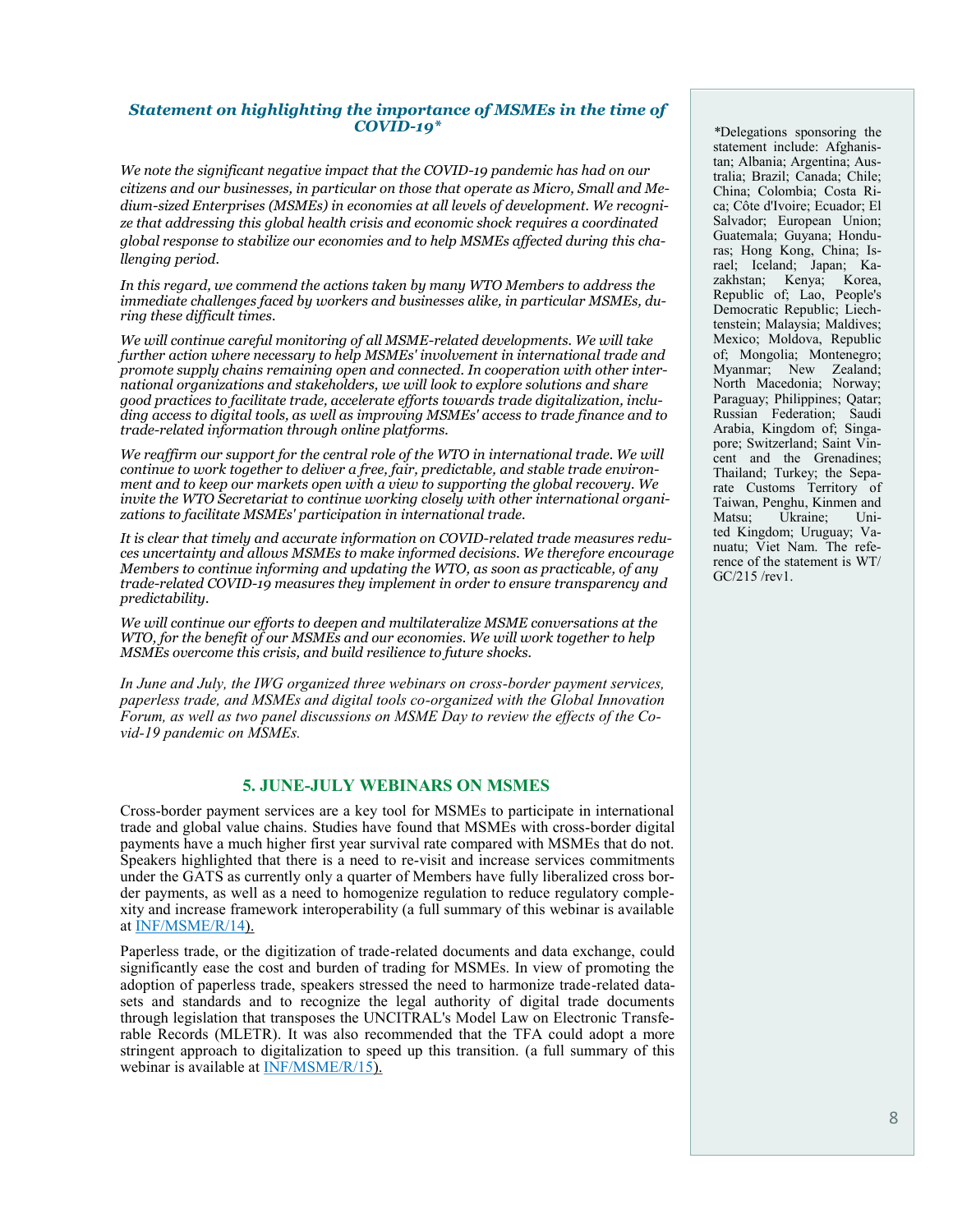The last webinar looked into ways the Covid-19 pandemic has impacted MSMEs in different regions of the world and how businesses have pivoted to more online operations. Speakers highlighted various difficulties to operate online, such as paper document processing holdups or infrastructure deficiencies (a full sum-mary of this webinar is available at [INF/MSME/R/16\)](https://docs.wto.org/dol2fe/Pages/SS/directdoc.aspx?filename=q:/INF/MSME/R16.pdf&Open=True).

Two panel discussions were held at the WTO on MSME Day to review the effects of the Covid-19 pandemic on these businesses from the perspectives of national governments and international organizations. Speakers in the first panel discussed actions taken by Côte d'Ivoire, the European Union and the Philippines to support their MSMEs during the Covid-19 crisis. Measures focused on access to finance to provide domestic MSMEs with short term liquidity and also digitalization efforts, including training, e-payment systems and new trade initiatives like Blockchain4EU in the EU.

The second panel focused on the research and recommendations international organizations have taken concerning the pandemic and the private sector, especially traders. MSMEs are recognized as the most impacted business size in this pandemic, given the industries they are focused in and their limited resources. International organizations noted the need for short term liquidity support followed by structural reforms to facilitate trade and increase MSMEs' digital connectivity, among others (a full summary of these webinars is available at **[INF/](https://docs.wto.org/dol2festaff/Pages/SS/directdoc.aspx?filename=q:/INF/MSME/R17.pdf&Open=True)** [MSME/R/17\)](https://docs.wto.org/dol2festaff/Pages/SS/directdoc.aspx?filename=q:/INF/MSME/R17.pdf&Open=True).

The recording of these various events and the presentation of speakers are available on the **MSME** public page.

# WHY AN INFORMAL WORKING GROUP FOR MSMES?

The MSME Informal Working Group is a coalition of 90 WTO Members of varied levels of development and all regions of the world that share an interest in improving access to global markets for Micro, Small and Medium-Sized enterprises (MSMEs). Today, 95 per cent of companies across the globe are MSMEs. Although MSMEs account for 60 per cent of the world's total employment and comprise anywhere from 80-99 per cent of a country's registered firms they remain underrepresented, and face a large number of obstacles when seeking to participate in international trade. When MSMEs successfully access international markets, they can act as a catalyst for better distribution of the gains from trade to all sections of the economy. The MSME Informal Working Group aspires to ensure that the multilateral system enables these economic benefits through better inclusion of MSMEs in global commerce.

# THE ROAD TO BUENOS AIRES 2017

The Informal Working Group on MSMEs was created at the 2017 Buenos Aires Ministerial Conference by a Joint Statement. The road to the Buenos Aires Joint Statement began with a proposal by the Philippines in 2015, which identified MSMEs as a dynamic sector and suggested that "the General Council shall consider the most appropriate arrangement to facilitate discussions".

In July 2016, Brunei Darussalam, Lao PDR, Malaysia, the Philippines, Singapore and Thailand reported on a workshop held in June that year titled "Enhancing the Participation of Micro, Small and Medium



*"The joint initiative on supporting MSMEs, which was launched in Buenos Aires last year… continues with real energy and*   $enthusiasm behind it.'$ *Director-General Roberto Azevêdo, 27 [June 2018.](https://www.wto.org/english/news_e/spra_e/spra227_e.htm)*